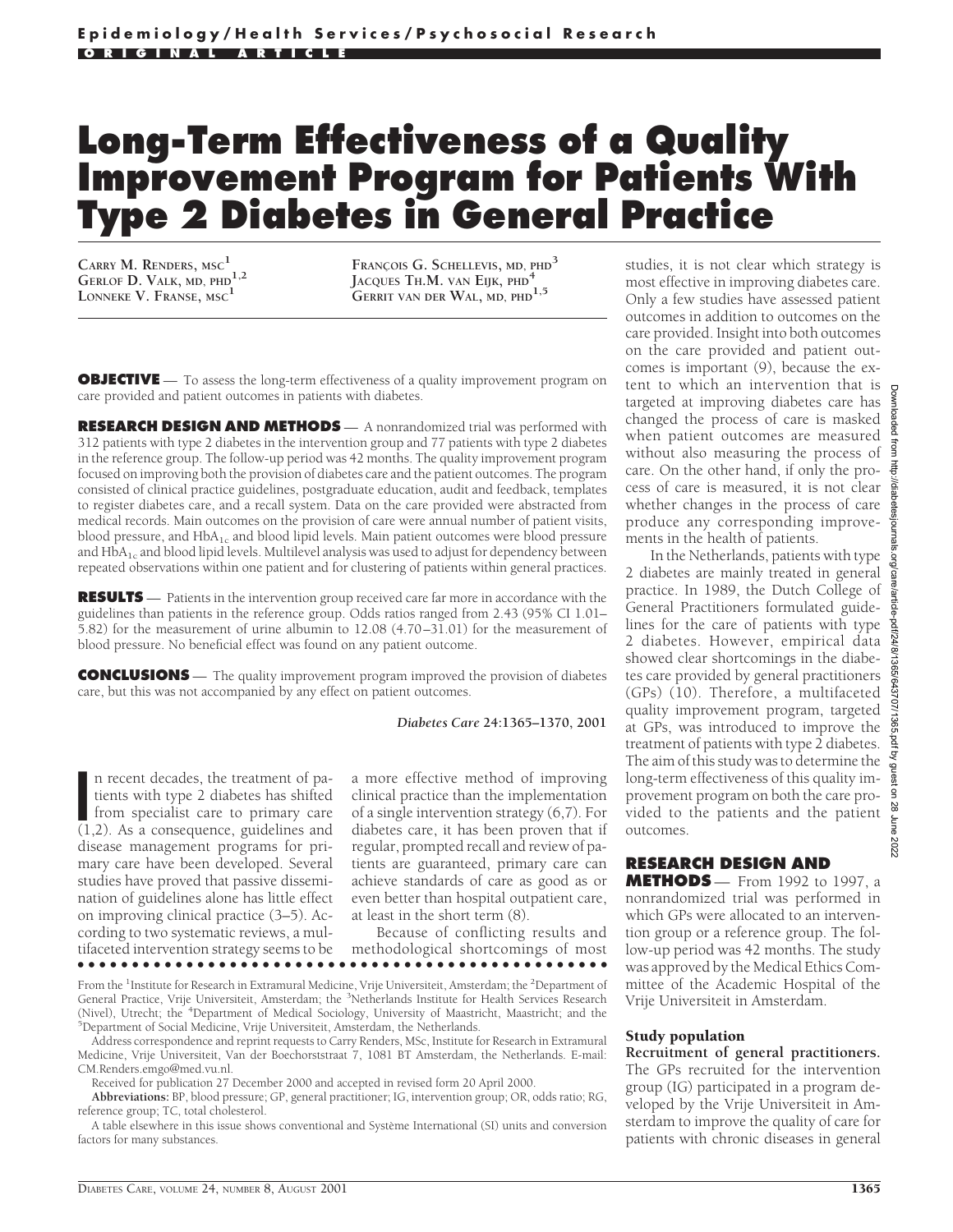practice. Their practices were located in an urbanized rural area in the eastern region of the Netherlands, as well as in Amsterdam and surrounding areas. The GPs recruited for the reference group (RG) came from the same regions and had comparable characteristics to those in the IG with regard to type of practice (single or group), size of practice, and previous education on diabetes care. GPs in the RG continued to provide usual care. A total of 22 GPs participated in the IG and 5 GPs participated in the RG.

**Recruitment of patients.** All patients who were diagnosed with type 2 diabetes before 1992, according to the 1985 criteria of the World Health Organization (11), were identified. Patients were eligible for participation in the study if: *1*) the GP was the main provider of diabetes care; *2*) they were able to complete a questionnaire in the Dutch language; *3*) informed consent was obtained. At baseline, 526 patients were identified in the intervention practices receiving GP care (66%); of these patients, 101 were excluded because they were unable to complete the questionnaire. Therefore, 425 patients met the inclusion criteria; 374 gave written informed consent.

In the RG, 119 patients with type 2 diabetes receiving GP care (68%) were identified; 14 patients were excluded because they were unable to complete the questionnaire, and 1 patient did not give informed consent. Consequently, 104 patients were included in the study.

In comparison with patients who were receiving specialist care, patients receiving GP care had a lower mean  $HbA_{1c}$ (7.8 vs. 8.5%) and a longer duration of diabetes (10.6 vs. 6.4 years) and were treated more frequently with diet only and less frequently with insulin. Patients who did not give informed consent did not differ from those who gave informed consent.

#### Intervention (the quality improvement program)

The quality improvement program was implemented in 1993 and consisted of four elements.

First, the GPs received guidelines on the structure of diabetes care, targets for glycemic control and cardiovascular risk factors, and therapy according to a step-up regimen to achieve those targets. The guidelines were in accordance with those of the Dutch College of General

Practitioners (12) and the European NIDDM Policy Group (13).

Second, a program of structured meetings in two regional peer-review groups (14) was implemented, including postgraduate education on type 2 diabetes, consultation of experts, and audit and feedback. During these meetings, GPs were educated by experts on the implementation of the guidelines in clinical practice. In addition, the GPs were given feedback regarding patient outcomes and outcomes of the individual practices on the care provided, and obstacles encountered in providing diabetes care and achieving the targets in accordance with the guidelines were discussed. At the start of the study, the intervention focused primarily on glycemic control, but in 1995 and thereafter, more attention was given to cardiovascular risk factors (15,16).

Third, GPs were given diabetes templates to achieve structured registration of the care provided.

Fourth, a central recall system for annual control visits of the patients was implemented. The data collected during this control visit were sent to the GPs and were available at the time of the clinical encounter of the GP with the patient.

The GPs in the RG continued to provide usual care. They were familiar with the national guidelines for the treatment of patients with type 2 diabetes because these had been published in a GP journal (12). The patients in the RG were also invited for an annual control visit, and the data collected during this visit were also sent to the GPs.

## Data collection

**Data on care provided.** Data on care received by patients were obtained from the medical records, dating from 12 months before the intervention to 42 months after. Three data abstractors were trained to review the medical records, and standardized computerized data-entry equipment was used. The interobserver and intraobserver reliability was good (Cohen's k  $\geq$ 0.80 for all outcomes). The abstracted outcomes included the number of diabetes visits and the measurements of  $HbA_{1c}$ , blood pressure (BP), total cholesterol (TC), HDL cholesterol, triglycerides, creatinine, urine albumin, and weight. A diabetes visit was defined as a visit during which glycemic control was assessed. Glycemic control measurement during illness to trace a possible disorder in the glycemic control was not recorded as a diabetes visit.

**Patient characteristics and outcomes.** At baseline, the GPs provided information about their patients, with regard to demographical characteristics, duration of diabetes, and diabetes treatment.

Patient outcome data were collected during the annual control visits. After a baseline measurement in 1993, follow-up data were obtained after 18, 30, and 42 months. Height and weight were measured, with the patients wearing light clothes and no shoes. BMI was calculated as weight (kg) divided by height (m) squared. BP was assessed with a randomzero sphygmomanometer (Hawskley-Gelman, London, U.K.).

HbA<sub>1c</sub>, TC, HDL cholesterol, and triglycerides in fasting blood samples were assessed in regional laboratories until 1995. Hb $A_{1c}$  was assessed by means of various methods. In 1995 and thereafter, all laboratory tests were performed in one laboratory and all previous measurements of HbA<sub>1c</sub> were standardized to those (normal range 4.3–6.1%).

#### Outcome measures

**Outcomes on care provided.** The number of diabetes visits was determined per patient per year of follow-up. In accordance with the guidelines, appropriate assessment of glycemic control was operationalized based on two different criteria: *1*) at least one HbA<sub>1c</sub> measurement per patient per year, and *2*) at least four diabetes visits per patient per year.

Adequate assessment of BP, TC, HDL cholesterol, triglycerides, creatinine, and urine albumin was defined as one measurement per year (13), and adequate assessment of weight was defined as four measurements per year.

**Patient outcomes.** It was assessed whether the targets for good or acceptable glycemic control were achieved in accordance with the guidelines (HbA<sub>1c</sub>  $\leq$ 7.0% and  $\leq$ 8.5%, respectively) (13). Additionally, it was assessed whether the targets for good or acceptable TC levels  $(<5.2$ and  $\leq 6.5$  mmol/l, respectively), good or acceptable HDL cholesterol levels  $(>1.1$ and  $\geq$ 0.9 mmol/l, respectively), and good or acceptable triglyceride levels  $\leq 1.7$ and  $<$  2.2 mmol/l, respectively) (13) were achieved. It was also assessed whether the targets for good or acceptable systolic BP  $(\leq 140$  and  $\leq 160$  mmHg, respectively), diastolic BP ( $\leq 90$  and  $\leq 95$  mmHg, re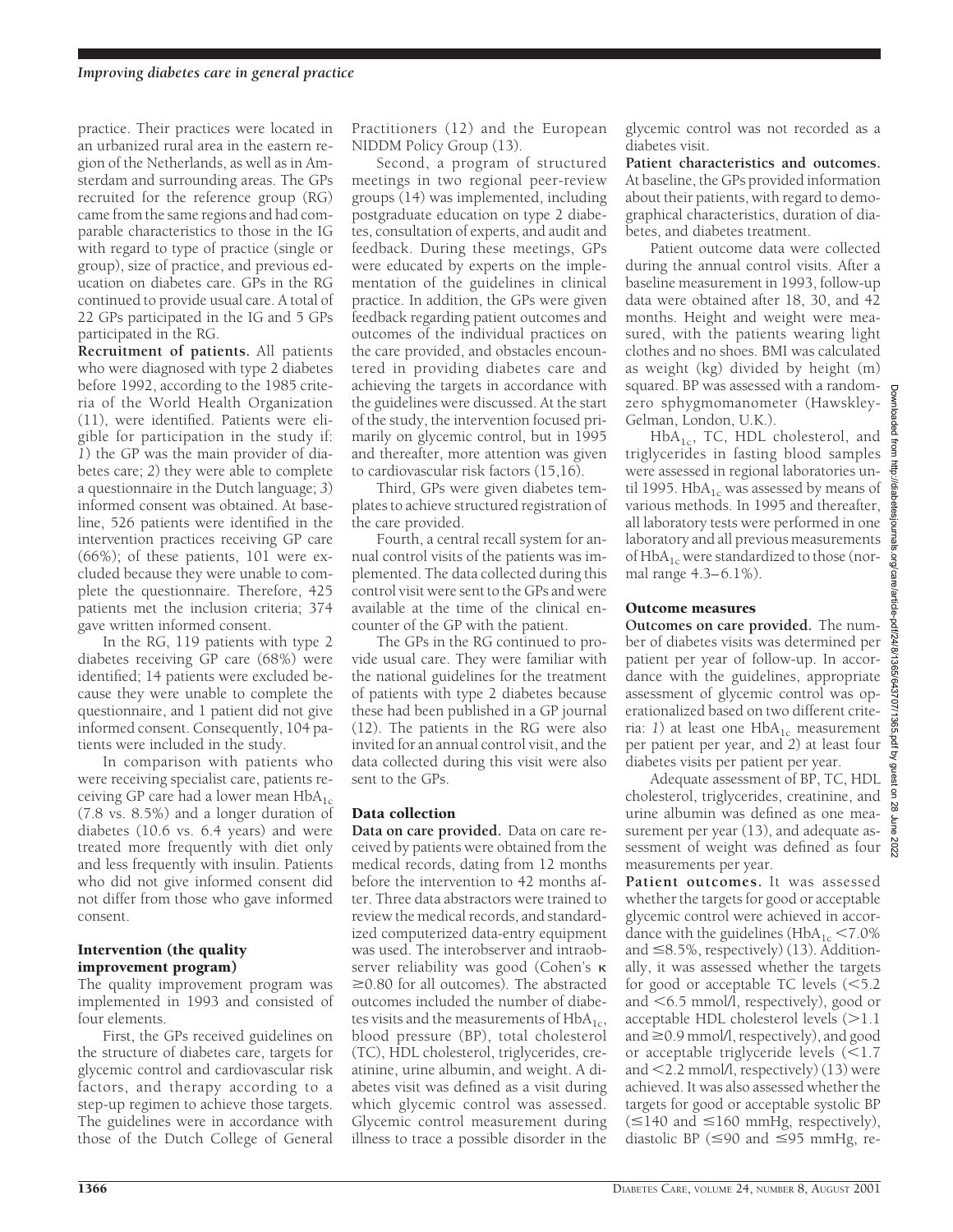spectively) (17), and BMI ( $<$ 25 and  $\leq$ 27 kg/m<sup>2</sup> , respectively) (13) were achieved.

## Statistical analyses

Baseline characteristics of patients in the two study groups were compared using x<sup>2</sup> tests, unpaired Student's *t* tests, or Mann-Whitney *U* tests.

To determine the effectiveness of the intervention over the total follow-up period, multilevel analysis was performed (18). Using this technique, calculated effect sizes can be adjusted for the clustering of patients within one general practice, which leads to dependency of observations of patients who receive care from the same GP. Repeated measurements are clustered under one patient, and patients were clustered within one general practice. Therefore, in the present study three levels were defined in the multilevel analysis: *1*) repeated measures (i.e., time), *2*) patient, and *3*) GP.

The parameters of interest were as follows: *1*) the regression coefficient pertaining to the dichotomous predictor variable, indicating the effect of the intervention during the total follow-up period, and *2*) the interaction between the aforementioned dichotomous predictor variable and the baseline value of the particular outcome, indicating whether the effect of the intervention varied for patients with different baseline values.

A logistic model was used for the dichotomous outcomes and regression coefficients were transformed to odds ratios (ORs) using  $e^{\beta}$ .

The analyses were adjusted for sex, age, duration of diabetes, region, treatment, and baseline value and were also performed for subgroups of patients who already had achieved the target for good glycemic control at baseline. All multilevel analyses were performed with MlwiN (1998, version 1.02.0002) (18).

# **RESULTS**

# Patient characteristics and dropout

The characteristics of the GPs and the patients at baseline are shown in Table 1. The patients in the IG were older and had lower diastolic BP.

Medical records of 62 patients in the IG and 27 patients in the RG were not available for various reasons (relocation, change of practice, or death). These patients did not differ from the patients for whom medical records were available **Table 1—***Characteristics of GPs and patients at baseline*

|                                   | IG                  | RG                  |
|-----------------------------------|---------------------|---------------------|
| GP characteristics                |                     |                     |
| n                                 | 22                  | 5                   |
| Mean total number of patients     | $2,489.4 \pm 475.7$ | $2,499.6 \pm 511.0$ |
| Mean number of diabetic patients  | $34.6 \pm 21.6$     | $28.6 \pm 13.9$     |
| Patient characteristics           |                     |                     |
| $\boldsymbol{n}$                  | 312                 | 77                  |
| Age (years)                       | $67.8*(10.2)$       | 64.5(10.3)          |
| Sex (M/F)                         | 48/52               | 53/47               |
| Mean duration of diabetes (years) | 6.3(5.2)            | 6.5(6.2)            |
| Mode of treatment                 |                     |                     |
| Diet only                         | 29.8                | 31.2                |
| <b>OHA</b>                        | 68.3                | 63.6                |
| Insulin                           | 1.6                 | 2.6                 |
| Insulin plus OHA                  | 0.3                 | 2.6                 |
| $HbA_{1c}(\%)$                    | 7.8(2.0)            | 7.7(2.2)            |
| Systolic BP (mmHg)                | 155(22)             | 156(23)             |
| Diastolic BP (mmHg)               | $86*(11)$           | 89 (12)             |
| TC (mmol/l)                       | 6.1(1.2)            | 5.8(0.9)            |
| HDL cholesterol (mmol/l)          | 1.18(0.34)          | 1.16(0.33)          |
| Triglycerides (mmol/l)            | 2.1(1.3)            | 2.0(1.2)            |
| BMI (kg/m <sup>2</sup> )          | 27.3(4.3)           | 27.1(4.5)           |

Data are mean  $\pm$  SD or %. OHA, oral hypoglycemic drug.  $*P < 0.05$ .

with regard to the baseline values of the different patient outcomes. A total of 312 patients (83%) in the IG and 77 patients (74%) in the RG were included in the analyses.

During follow-up, patients in the IG were more often lost to follow-up because of death (8.0 vs. 5.2%) and relocation (6.7 vs. 1.3%) than patients in the RG ( $P$  < 0.05). Patients in the RG dropped out more often because of referral to specialist care than patients in the IG (19.5 vs. 6.1%,  $P < 0.05$ ). In the RG only, the mean baseline  $HbA_{1c}$  and mean diastolic BP of patients lost to follow-up were both higher than in patients who completed follow-up (8.3 vs. 6.7% and 92 vs. 84 mmHg, respectively,  $P < 0.05$ ).

# Outcomes on care provided

Differences in diabetes care between the IG and the RG are shown in Table 2. Patients in the IG received diabetes care far more in accordance with the guidelines over the total follow-up period. The greatest improvements in the IG were achieved in the first 18 months of the study. The greatest difference in care received was found for the measurement of BP. In the IG during the total follow-up period, BP was 12.08 times more likely to be measured at least once per patient per year.

The slightest difference was found for the measurement of albumin in urine. In the IG, urine albumin was 2.43 times more likely to be measured once per patient per year.

Compared with the results for the total patient population, no differences in effect of the intervention on care received was found for subgroups of patients with different baseline  $HbA_{1c}$  values (data not shown).

# Patient outcomes

Differences in patient outcomes between the IG and the RG over 42 months are shown in Table 3. Patients in the IG were as likely to achieve the targets for good and acceptable control over the total follow-up period as patients in the RG for almost all outcomes. Surprisingly, patients in the RG were 2.3 times more likely to achieve the target for good or acceptable diastolic BP (OR 0.44 [95% CI 0.20–0.97]). However, in supplementary analyses, in which the values of the last measurements were carried forward for patients referred to specialist care, this significant difference between groups in the effect of the intervention disappeared  $(0.47 [0.20 - 1.12]).$ 

No difference in the effect of the intervention on patient outcomes was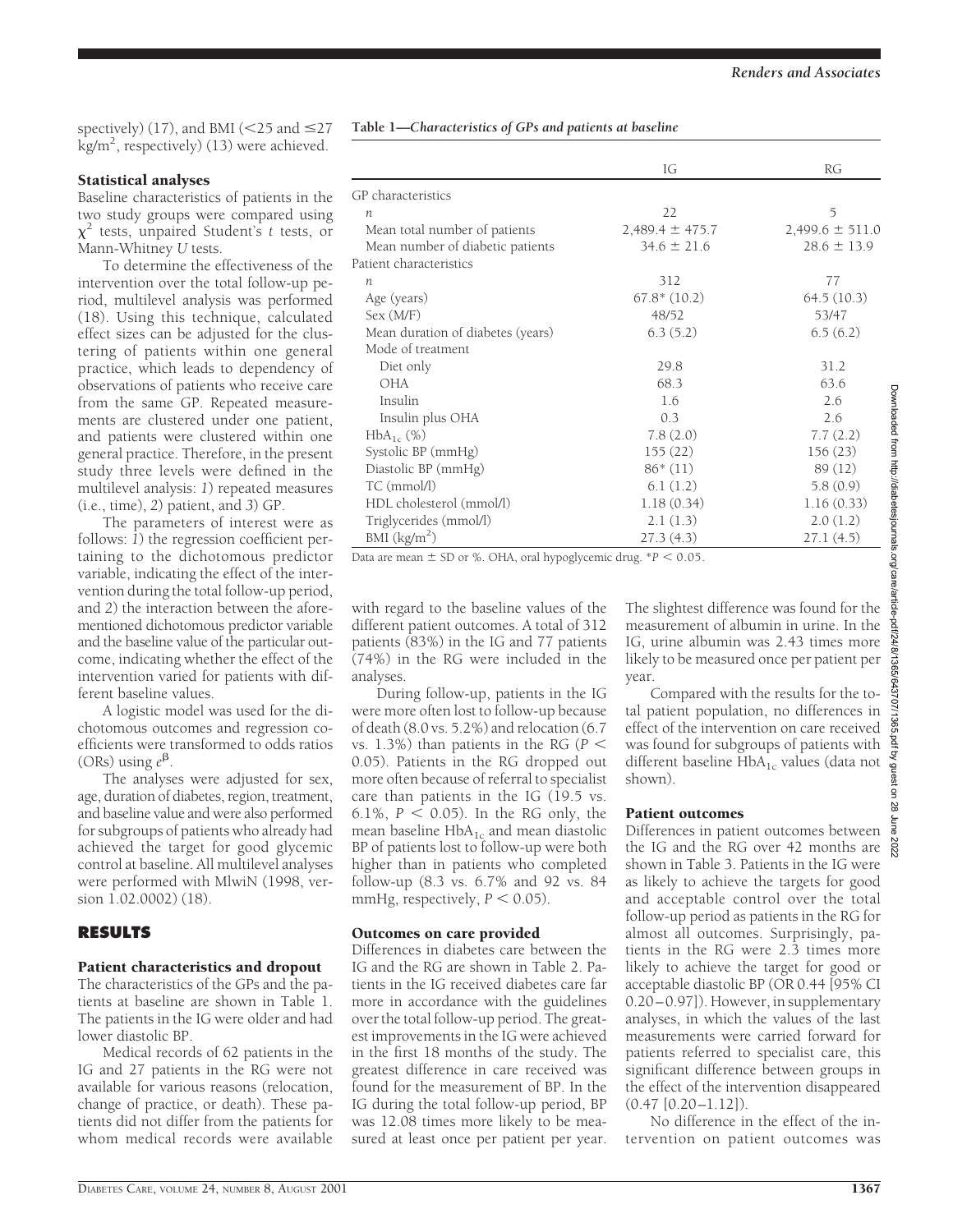|                            | Study<br>group | Year before<br>baseline<br>measurement | After 18<br>months | After 30<br>months | After 42<br>months | <b>OR</b><br>$(95\% \text{ Cl})^*$ |
|----------------------------|----------------|----------------------------------------|--------------------|--------------------|--------------------|------------------------------------|
| $\boldsymbol{n}$           | IG             | 312                                    | 312                | 287                | 229                |                                    |
|                            | RG             | 77                                     | 77                 | 70                 | 41                 |                                    |
| $\geq$ 4 diabetes visits   | IG             | 48.7                                   | 70.2               | 68.3               | 72.1               | 3.58                               |
|                            | RG             | 32.5                                   | 39.0               | 47.1               | 43.9               | $(1.67 - 7.67)$                    |
| Measurements               |                |                                        |                    |                    |                    |                                    |
| $\geq$ 1 HbA <sub>1c</sub> | IG             | 34.9                                   | 85.3               | 70.7               | 75.5               | 3.61                               |
|                            | RG             | 15.6                                   | 44.2               | 41.4               | 29.3               | $(1.62 - 8.08)$                    |
| $\geq 1$ BP                | IG             | 68.3                                   | 92.9               | 85.0               | 84.3               | 12.08                              |
|                            | RG             | 41.6                                   | 41.6               | 40.0               | 34.1               | $(4.70 - 31.01)$                   |
| $\geq$ 1 TC                | IG             | 35.3                                   | 87.8               | 68.3               | 73.4               | 4.35                               |
|                            | RG             | 10.4                                   | 32.5               | 47.1               | 29.3               | $(1.81 - 10.50)$                   |
| $\geq$ 1 HDL cholesterol   | IG             | 16.0                                   | 74.4               | 62.4               | 60.7               | 3.11                               |
|                            | RG             | 5.2                                    | 27.3               | 42.9               | 24.4               | $(1.37 - 7.06)$                    |
| $\geq$ 1 triglyceride      | IG             | 17.6                                   | 75.3               | 61.0               | 59.4               | 2.95                               |
|                            | RG             | 5.2                                    | 27.3               | 42.9               | 24.4               | $(1.28 - 6.82)$                    |
| $\geq$ 1 serum creatinine  | IG             | 36.5                                   | 86.2               | 69.3               | 74.7               | 3.80                               |
|                            | RG             | 11.7                                   | 33.8               | 47.1               | 26.8               | $(1.59 - 9.10)$                    |
| $\geq$ 1 urine albumin     | IG             | 17.9                                   | 67.9               | 54.7               | 53.7               | 2.43                               |
|                            | RG             | 3.9                                    | 16.9               | 37.1               | 24.4               | $(1.01 - 5.82)$                    |
| $\geq$ 4 weight            | IG             | 14.4                                   | 39.4               | 33.1               | 37.1               | 3.79                               |
|                            | RG             | 2.6                                    | 5.2                | 10.0               | 12.2               | $(1.04 - 13.79)$                   |

**Table 2—***Comparison between the intervention and reference group: diabetes care received by the patients*

Data are *n* unless otherwise indicated. \*Adjusted for sex, age, duration of diabetes, region, treatment, and baseline value.

found for patients with different baseline values (data not shown).

**CONCLUSIONS** — Only meager empirical evidence is available regarding the generally assumed relationship between compliance of GPs with guidelines for diabetes care and patient outcomes (9). In the present study on the effectiveness of a quality improvement program focused on improving both the provision of diabetes care and patient outcomes, the intervention significantly improved only the diabetes care provided by GPs. This favorable effect of the intervention was not accompanied by any positive effect on patient outcomes. There are several possible explanations for the findings.

First, structured care might not affect the inexorable progress of diabetes in the long term. Most previous studies on the effectiveness of intervention strategies that focused on improving diabetes care assessed only the short-term effects on glycemic control (9). It is possible that the positive effects found in these studies faded after a longer follow-up period, as was the case in the present study.

A second explanation might be that

patients were selected differently for the IG and the RG. In the IG, patients were more often lost to follow-up because of relocation and death. In the RG, patients were more often lost to follow-up because of referrals to specialist care. In the RG only, mean baseline values for  $HbA_{1c}$  and diastolic BP were higher in patients lost to follow-up than in patients who completed follow-up. It is most likely that GPs in the IG more often accepted the challenge to continue to provide diabetes care to patients for whom targets for glycemic control were more difficult to achieve than GPs in the RG. In the present study, this difference in the selection of patients could have resulted in an underestimation of the effect of the intervention on patient outcomes. However, the effect did not change in supplementary analyses in which the values of the last measurements were carried forward for patients who were referred to specialist care during follow-up.

Third, the lack of effect on cardiovascular risk factors could be due to a premature evaluation. At the start of the study, the primary objective of the intervention was to improve glycemic control. However, from 1995, more attention was paid to the importance of diagnosing and treating cardiovascular risk factors. It is possible that the evaluation of cardiovascular risk factors was premature, because patients were not exposed to the intervention long enough for any changes to be detected.

## Limitations of the study

For this study, a controlled before/after design was chosen, because the focus was to compare the effect of the multifaceted intervention with usual care. The GPs were not randomized to an IG or a RG, which might have resulted in an overestimation of the effects (19). Randomization would have implied that motivated GPs who were willing to implement the complex intervention could have been allocated to the RG, which would have made the GPs in both groups more comparable. However, it could also introduce a loss of contrast between study groups, because GPs in both the IG and RG would have been motivated to improve their diabetes care. In the present study, the percentage of patients who received care in accordance with the guidelines at baseline was lower in the RG, although the numbers were also quite low in the IG. This probably indicates a difference in motivation, skills, or interest between the GPs in both study groups. Therefore, from the present study, it can be concluded that even improving the diabetes care provided by motivated GPs did not improve patient outcomes.

Another reason for not randomizing the GPs was that randomization of a small number of GPs does not guarantee comparability of groups with regard to potentially confounding factors.

In the present study, we dealt with a large loss to follow-up, but this is not expected to affect the power of the study substantially, because we used longitudinal analysis. Irrespective of the number of observations per patient, every patient is included in the analyses, and longitudinal analysis deals appropriately with the varying numbers of observations (20).

Obtaining data on outcomes on the care provided from medical records can lead to underreporting of the care delivered (21). In the IG, GPs were encouraged to record the care they provided. It is possible that GPs in the RG also improved the care they provided but did not record this care. However, we consider that, in the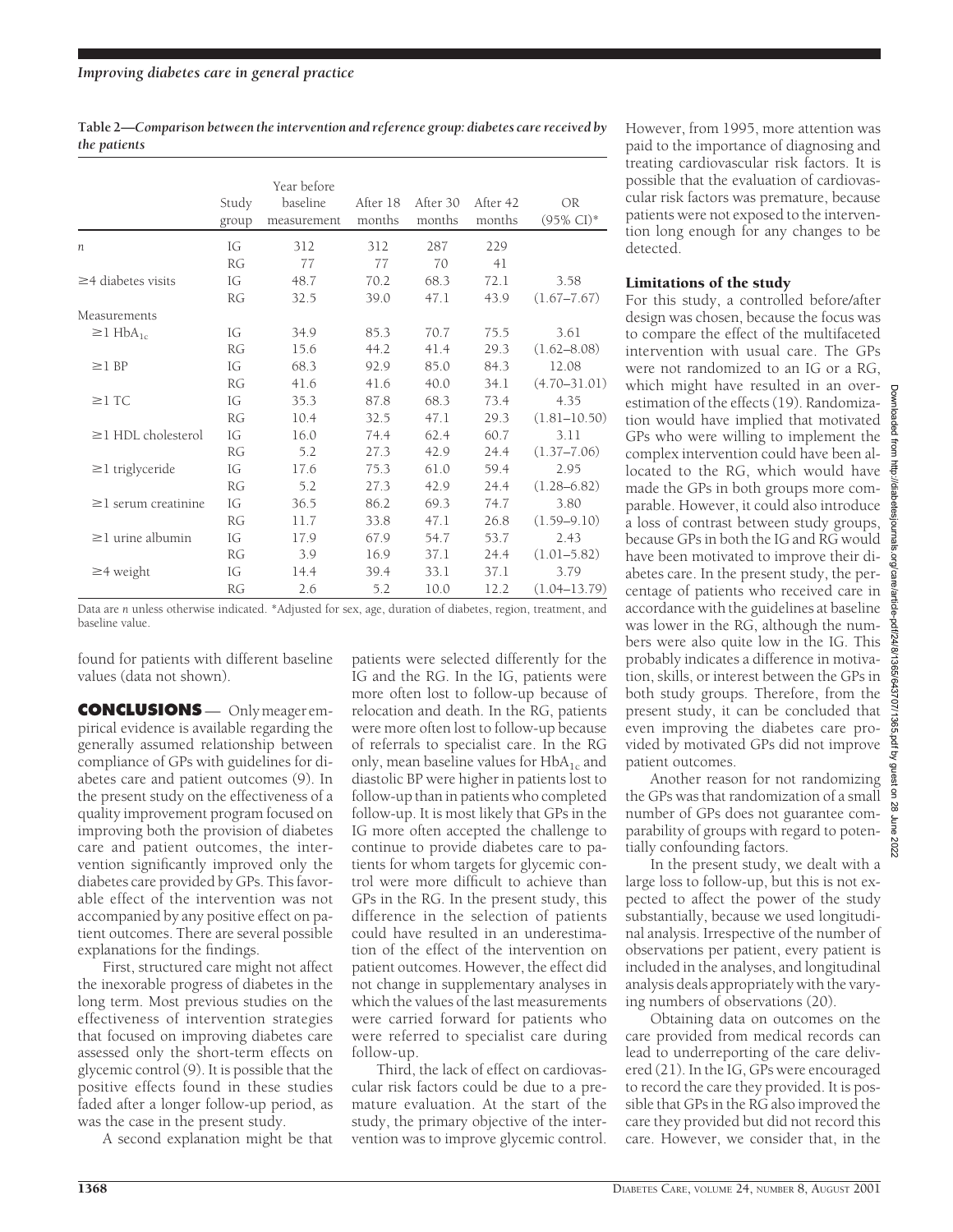**Table 3—***Comparison between the intervention and reference group: patient outcomes*

|                                   | Study<br>group | Baseline | After 18<br>months | After 30<br>months | After 42<br>months | <b>OR</b><br>$(95\% \text{ Cl})*$ |
|-----------------------------------|----------------|----------|--------------------|--------------------|--------------------|-----------------------------------|
| п                                 | IG             | 312      | 290                | 242                | 197                |                                   |
|                                   | RG             | 77       | 73                 | 56                 | 34                 |                                   |
| $HbA_{1c}$ < 7.0%                 | IG             | 41.0     | 53.0               | 42.3               | 44.7               | 1.08                              |
|                                   | RG             | 45.8     | 43.3               | 50.0               | 35.7               | $(0.51 - 2.29)$                   |
| $HbA_{1c} \leq 8.5\%$             | IG             | 67.8     | 79.6               | 82.5               | 83.0               | 1.18                              |
|                                   | RG             | 72.2     | 75.0               | 88.1               | 78.6               | $(0.61 - 2.28)$                   |
| Systolic BP $\leq$ 140 mmHg       | IG             | 31.0     | 38.2               | 31.1               | 43.4               | 0.99                              |
|                                   | <b>RG</b>      | 31.1     | 31.4               | 54.5               | 47.8               | $(0.60 - 1.64)$                   |
| Systolic BP $\leq$ 160 mmHg       | IG             | 69.0     | 75.6               | 70.4               | 78.0               | 1.25                              |
|                                   | <b>RG</b>      | 63.5     | 64.3               | 79.5               | 82.6               | $(0.73 - 2.12)$                   |
| Diastolic BP $\leq 90$ mmHg       | IG             | 79.7     | 80.9               | 77.2               | 83.6               | 0.73                              |
|                                   | RG             | 59.5     | 70.0               | 88.6               | 91.3               | $(0.39 - 1.37)$                   |
| Diastolic BP $\leq$ 95 mmHg       | IG             | 86.1     | 86.6               | 86.4               | 92.5               | 0.44                              |
|                                   | <b>RG</b>      | 68.9     | 90.0               | 93.2               | 91.3               | $(0.20 - 0.97)$                   |
| $TC < 5.2$ mmol/l                 | IG             | 21.0     | 24.7               | 30.0               | 27.9               | 1.06                              |
|                                   | <b>RG</b>      | 22.2     | 23.0               | 26.2               | 33.3               | $(0.55 - 2.05)$                   |
| $TC < 6.5$ mmol/l                 | IG             | 68.3     | 68.8               | 70.0               | 72.1               | 0.96                              |
|                                   | <b>RG</b>      | 77.8     | 72.1               | 83.3               | 66.7               | $(0.47 - 1.94)$                   |
| HDL cholesterol >1.1 mmol/l       | IG             | 44.1     | 47.5               | 48.3               | 54.2               | 0.90                              |
|                                   | <b>RG</b>      | 47.2     | 41.7               | 52.4               | 61.9               | $(0.47 - 1.74)$                   |
| HDL cholesterol $\geq 0.9$ mmol/l | IG             | 85.0     | 87.8               | 77.2               | 88.2               | 1.58                              |
|                                   | <b>RG</b>      | 83.3     | 76.7               | 73.8               | 85.7               | $(0.74 - 3.35)$                   |
| Triglycerides <1.7 mmol/l         | IG             | 46.1     | 48.2               | 50.5               | 44.8               | 0.76                              |
|                                   | <b>RG</b>      | 47.9     | 50.0               | 52.4               | 52.4               | $(0.39 - 1.49)$                   |
| Triglycerides <2.2 mmol/l         | IG             | 69.0     | 66.5               | 70.1               | 73.8               | 1.12                              |
|                                   | RG             | 74.6     | 70.0               | 69.0               | 57.1               | $(0.57 - 2.21)$                   |
| $BMI < 25$ kg/m <sup>2</sup>      | IG             | 32.1     | 32.4               | 18.6               | 24.2               | 0.83                              |
|                                   | RG             | 29.9     | 24.3               | 34.1               | 31.8               | $(0.39 - 1.74)$                   |
| $BMI \leq 27$ kg/m <sup>2</sup>   | IG             | 52.6     | 53.4               | 45.7               | 43.6               | 1.28                              |
|                                   | <b>RG</b>      | 55.8     | 48.6               | 47.7               | 54.5               | $(0.50 - 3.26)$                   |

Data are *n* unless otherwise indicated. \*Adjusted for sex, age, duration of diabetes, region, treatment, and baseline value.

interests of continuity of care, it is necessary to record the care provided. Failure to do so leaves the GP without information and patient status cannot be reviewed on schedule.

The results of this study could be "confounded by indication," because patients with poor glycemic control at baseline are expected to be reviewed more often than patients with good glycemic control, and there is more room for improvement. However, no difference was found in any effect of the intervention on both care received and patient outcomes in subgroups with different baseline glycemic control.

The complex quality improvement program focused on improving knowledge, skills, and organization of the GPs' practices was very intensive. In addition to structure of diabetes care, the guidelines included targets for glycemic control and control of cardiovascular risk factors, as well as a step-up therapy regimen to achieve these targets. In the structured meetings with experts, the GPs were educated on the targets and the step-up therapy regimen and were given feedback on the outcomes of the individual practices. Moreover, at the time of the clinical encounter of the GP with the patients, the data collected during the annual control visit were available. However, the patient outcomes did not improve. There seems to be a missing link in transferring the favorable effects on care provided to patient outcomes. It is possible that the GPs did not undertake the appropriate steps in adjusting the dosage of medication in the patients. Previous studies that implemented a prompt for the need to change therapy during an encounter or more detailed information on achieving good control for the individual patient showed improved patient outcomes. However, these studies only showed effectiveness in the short term (22,23).

In addition to regular review and intensive management of the patient by the diabetes care provider, active patient participation is also an important component (24). The patient must adhere to lifelong medication regimens and lifestyle modifications with regard to diet, smoking habits, physical exercise, and self care (25,26). It is possible that the absence of a patientoriented aspect in the intervention strategy implemented in this study contributes significantly to the observed lack of effect on patient outcomes (9).

ed from I Future research should focus on studying the long-term effectiveness of strategies aimed at improving the care //diabetesjournals.org/care/article-pdf/24/8/1365/6 provided and the professional-patient relationship, with special focus on supporting GPs to undertake the appropriate steps in adjusting the dosage of medication in the patients and on supporting patients on self-management.

**Acknowledgments**— This study was funded by the Dutch Organization for Scientific Research (NWO), research program "Quality and Care," (grant 940-20-096).

We thank Jos Twisk for his statistical advice and the general practitioners and practice assistants who participated in the ExtraMural Clinic of the Vrije Universiteit for their cooperation in this study and for the hospitality shown to the researchers during their visits.

#### **References**

- 1. Ho M, Marger M, Beart J, Yip I, Shekelle P: Is the quality of diabetes care better in a diabetes clinic or in a general medicine clinic? *Diabetes Care* 20:472–475, 1997
- 2. Goyder EC, McNally PG, Drucquer M, Spiers N, Botha JL: Shifting of care for diabetes from secondary to primary care, 1990–5: review of general practices. *BMJ* 316:1505–1506, 1998
- 3. Grimshaw J, Freemantle N, Wallace S, Russell I, Hurwitz B, Watt I, Long A, Shelton T: Developing and implementing clinical practice guidelines. *Qual Health Care* 4:55–64, 1995
- 4. Hetlevik I, Holmen J, Midthjell K: Treatment of diabetes mellitus: physicians' adherence to clinical guidelines in Norway. *Scand J Prim Health Care* 15:193–197, 1997
- 5. Stolar MW: Clinical management of the

wnloac